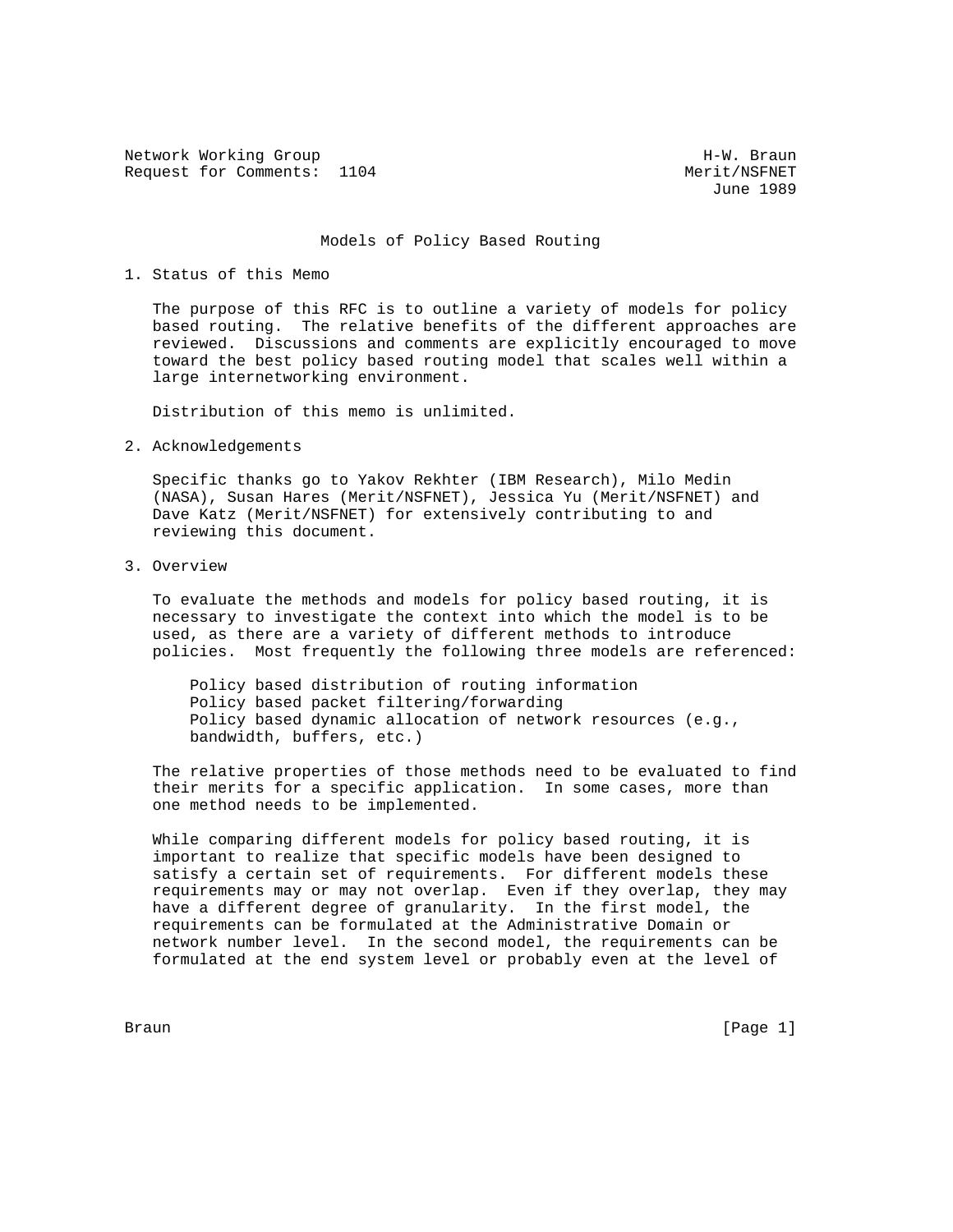individual users. In the third model, the requirements need to be formulated at both the end system and local router level, as well as at the level of Routing Domains and Administrative Domains.

 Each of these models looks at the power of policy based routing in a different way. They may be implemented separately or in combination with other methods. The model to describe policy based dynamic allocation of network resources is orthogonal to the model of policy based distribution of routing information. However, in an actual implementation each of these models may interact.

 It is important to realize that the use of a policy based scheme for individual network applications requires that the actual effects as well as the interaction of multiple methods need to be determined ahead of time by policy.

 While uncontrolled dynamic routing and allocation of resources may have a better real time behavior, the use of policy based routing will provide a predictable, stable result based on the desires of the administrator. In a production network, it is imperative to provide continuously consistent and acceptable services.

4. Policy based distribution of routing information

Goals:

 The goal of this model is to enforce certain flows by means of policy based distribution of routing information. This enforcement allows control over who can and who can not use specific network resources.

 Enforcement is done at the network or Administrative Domain (AD) level - macroscopic policies.

Description:

 A good example of policy based routing based on the distribution of routing information is the NSFNET with its interfaces to mid level networks [1], [2]. At the interface into the NSFNET, the routing information is authenticated and controlled by four means:

- 1. Routing peer authentication based on the source address.
- 2. Verification of the Administrative Domain identification (currently EGP Autonomous System numbers).
- 3. Verification of Internet network numbers which are advertised via the routing peer.

Braun **Example 19** (Page 2)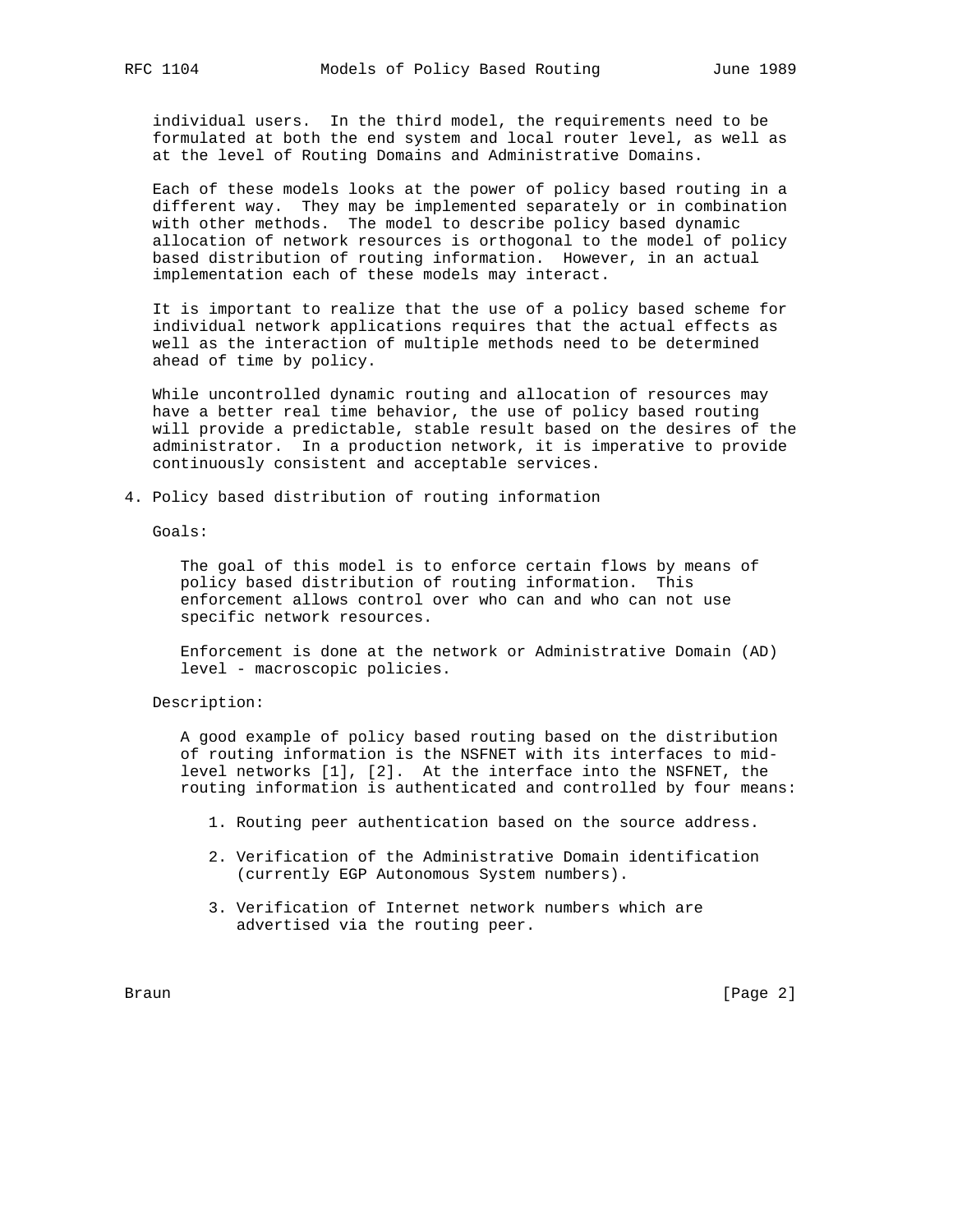- - 4. Control of metrics via a Routing Policy Data Base for the announced Internet network numbers to allow for primary paths to the NSFNET as well as for paths of a lesser degree.

 At the interfaces that pass routing traffic out of the NSFNET, the NSS routing code authenticates the router acting as an EGP peer by its address as well as the Administrative Domain identification (Autonomous System Number).

 Outbound announcements of network numbers via the EGP protocol are controlled on the basis of Administrative Domains or individual network numbers by the NSFNET Routing Policy Data Base.

 The NSFNET routing policy implementation has been in place since July 1988 and the NSFNET community has significant experience with its application.

 Another example of policy controlled dissimination of routing information is a method proposed for ESNET in [3].

## Benefits:

 A major merit of the control of routing information flow is that it enables the engineering of large wide area networks and allows for a more meshed environment than would be possible without tight control. Resource allocation in a non-hostile environment is possible by filtering specific network numbers or Administrative Domains on a per need basis. Another important benefit of this scheme is that it allows for network policy control with virtually no performance degradation, as only the routing packets themselves are relevant for policy control. Routing tables are generated as a result of these interactions. This means that this scheme imposes only very little impact on packet switching performance at large.

## Concerns:

 Policy based routing information distribution does not address packet based filtering. An example is the inability to prevent malicious attacks by introduced source routed IP packets. While resource allocation is possible, it extends largely to filtering on network numbers or whole Administrative Domains, but it would not extend to end systems or individual users.

## Costs:

Policy based routing in the NSFNET is implemented in a series of

Braun [Page 3]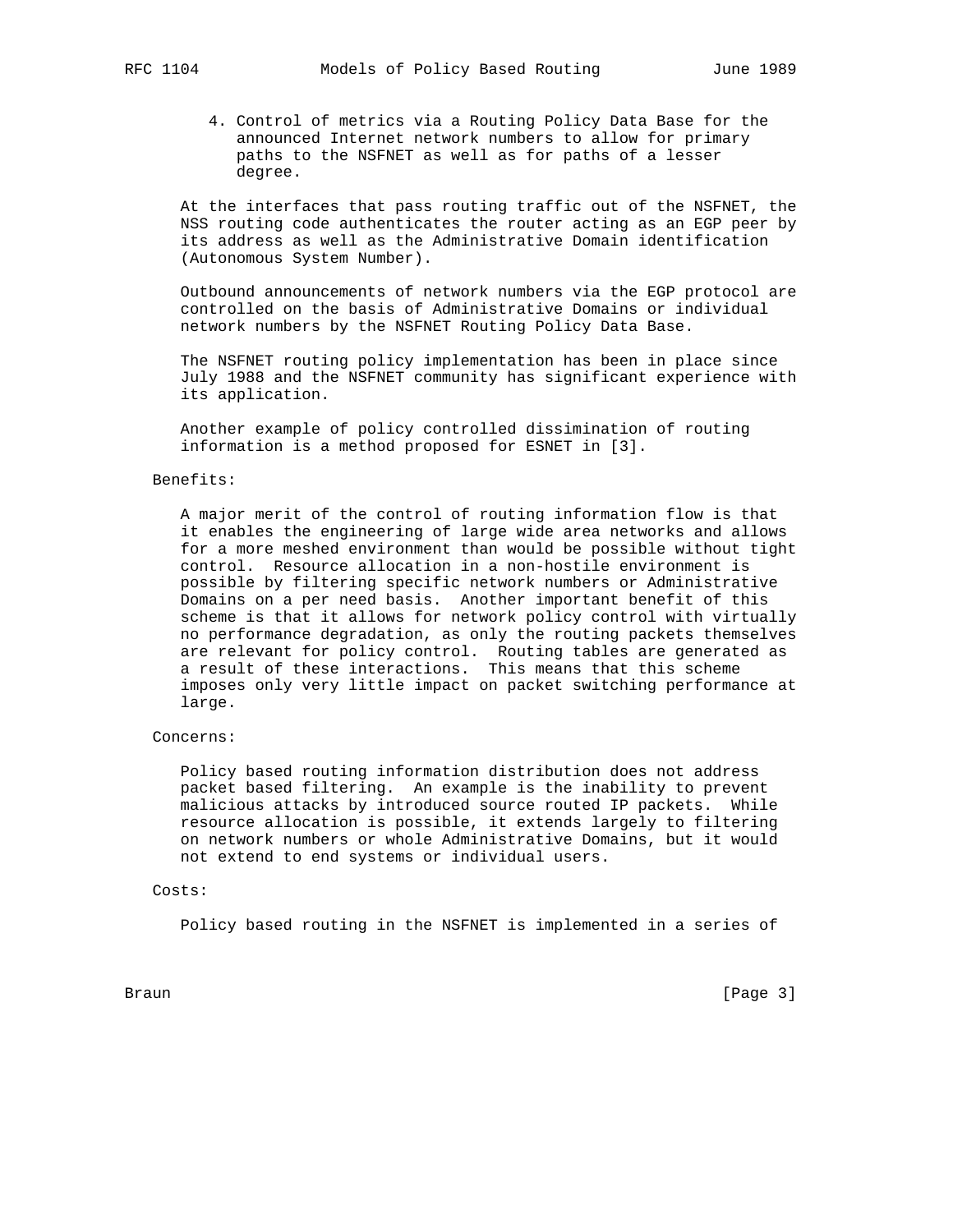configuration files. These configuration files are in turn generated from a routing information database. The careful creation of this routing information database requires knowledge of the Internet at large. Because the Internet is changing constantly, the upkeep of this routing information database is a continuous requirement. However, the effort of collecting and maintaining an accurate view of the Internet at large can be distributed.

 Since policy controlled distribution of routing information allows for filtering on the basis of network numbers or Administrative Domains, the routing information database only needs to collect information for the more than 1300 networks within the Internet today.

5. Policy based packet filtering/forwarding

#### Goals:

 The goal of the model of policy based packet filtering/forwarding is to allow the enforcement of certain flows of network traffic on a per packet basis. This enforcement allows the network administrator to control who can and who can not use specific network resources.

 Enforcement may be done at the end system or even individual user level - microscopic policies.

## Description:

 An example of packet/flow based policies is outlined in [4]. In a generic sense, policy based packet filtering/forwarding allows very tight control of the distribution of packet traffic. An implemented example of policy based filtering/forwarding is a protection mechanism built into the NSFNET NSS structure, whereby the nodes can protect themselves against packets targeted at the NSFNET itself by filtering according to IP destination. While this feature has so far not been enabled, it is fully implemented and can be turned on within a matter of seconds.

#### Benefits:

 The principal merit of this scheme is that it allows the enforcement of packet policies and resource allocation down to individual end systems and perhaps even individual end users. It does not address a sane distribution of routing information. If policies are contained in the packets themselves it could identify users, resulting in the ability of users to move between

Braun [Page 4]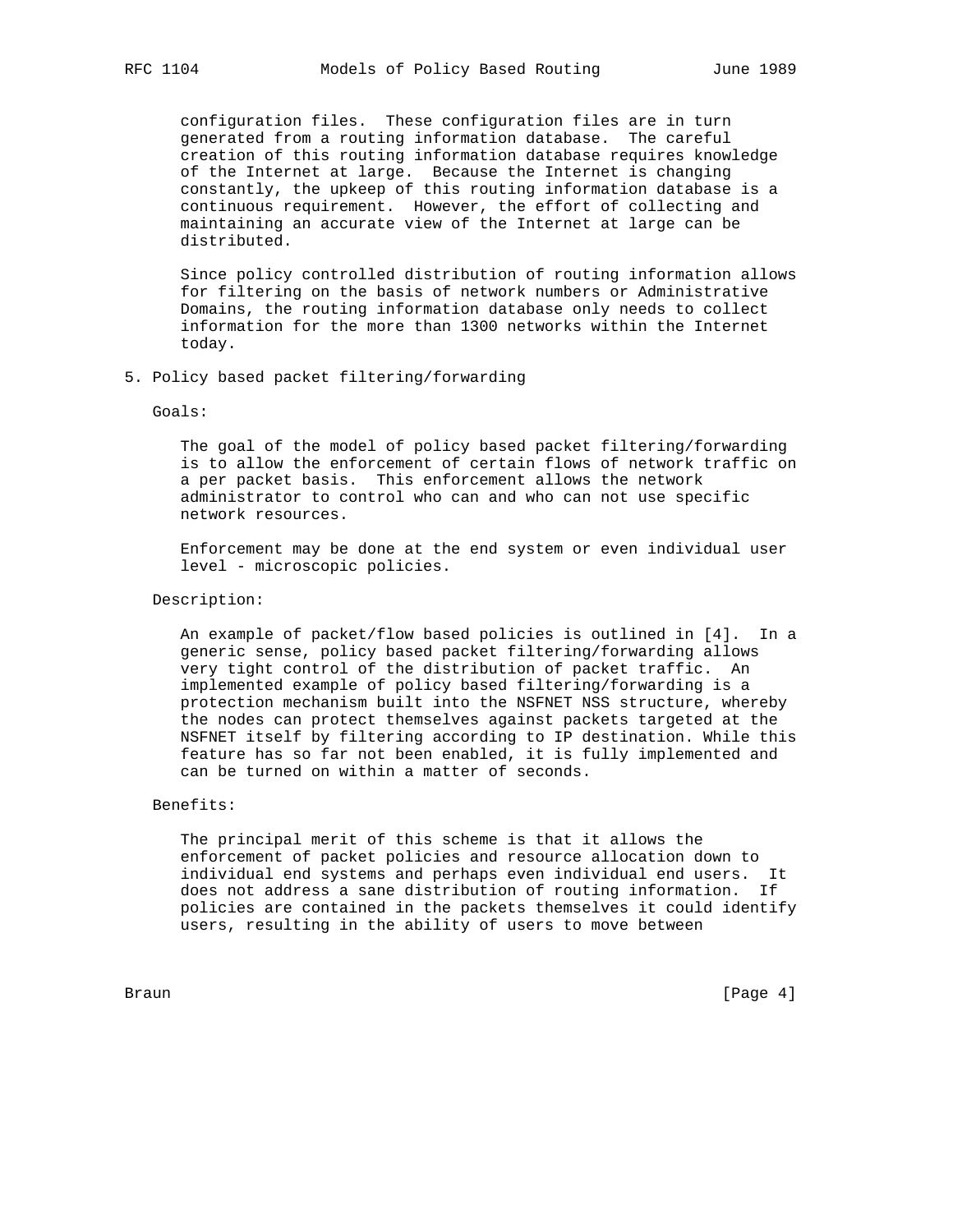locations.

#### Concerns:

 The major concern would be the potentially significant impact on the performance of the routers, as, at least for tight policy enforcements, each packet to be forwarded would need to be verified against a policy data base. This limitation makes the application of this scheme questionable using current Internet technology, but it may be very applicable to circuit switched environments (with source-routed IP packets being similar to a circuit switched environment). Another difficulty could be the sheer number of potential policies to be enforced, which could result in a very high administrative effort. This could result from the creation of policies at the per-user level. Furthermore, the overhead of carrying policy information in potentially every packet could result in additional burdens on resource availabilities. This again is more applicable to connection oriented networks, such as public data networks, where the policy would only need to be verified at the call setup time. It is an open question how well packet based policies will scale in a large and non homogeneous Internet environment, where policies may be created by all of the participants. These creations of policy types of services may have to be doable in real time.

 Scaling may require hierarchy. Hierarchy may conflict with arbitrary Type of Service (TOS) routing, which is one of the benefits of this model.

Costs of implementation:

 A large scale implemention of packet based policy routing would require a routing information base that would contain information down to the end system level and possibly end users. If one would assume that for each of the 1300 networks there is an average of 200 end systems, this would result in over 260000 end systems Internet wide. Each end system in turn could further contribute some information on the type of traffic desired, including types of service (issues like agency network selection), potentially on a per-user basis. The effort for the routing policy data base could be immense, in particular if there is a scaling requirement towards a variety of policies for backbones, mid-level networks, campus networks, subnets, hosts, and users. The administration of this "packet routing" database could be distributed. However, with a fully distributed database of this size several consistency checks would have to be built into the system.

Braun [Page 5]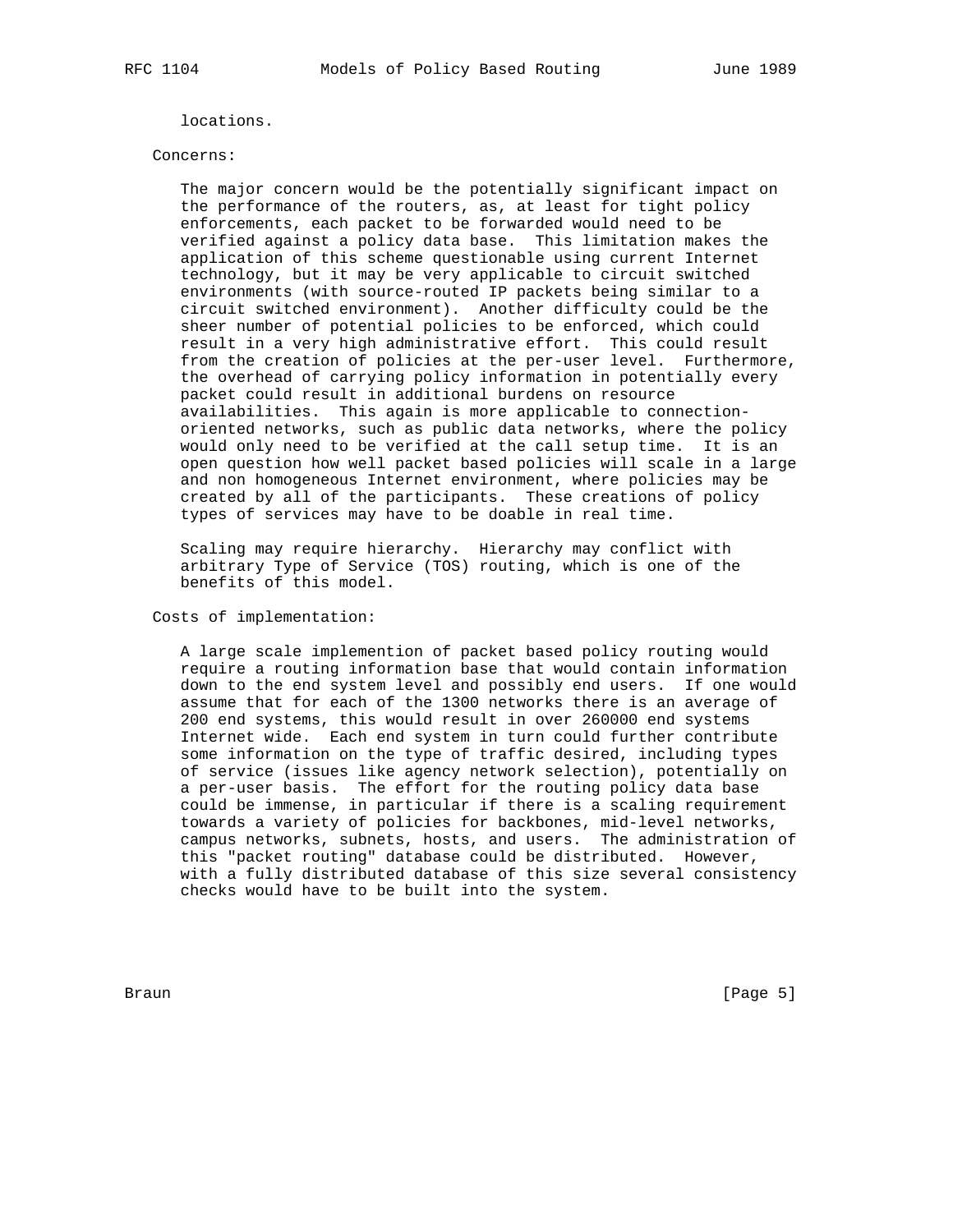6. Policy based dynamic allocation of network resources (e.g., bandwidth, buffers, etc.).

## Goals:

 Flexible and economical allocation of network resources based on current needs and certain policies. Policies may be formulated at the network or Administrative Domain (AD) levels. It is also possible to formulate policies which will regulate resource allocation for different types of traffic (e.g., Telnet, FTP, precedence indicators, network control traffic).

 Enforcement of policy based allocation of network resources might be implemented within the following parts of the network:

 routers for networks and Administrative Domain (AD) levels circuit switches for networks end systems establishing network connections

## Description:

 Policy based allocation of bandwidth could allow the modulation of the circuits of the networking infrastructure according to real time needs. Assuming that available resources are limited towards an upper bound, the allocation of bandwidth would need to be controlled by policy. One example might be a single end system that may or may not be allowed to, perhaps even automatically, take resources away from other end systems or users. An example of dynamic bandwidth allocation is the currently implemented circuit switched IDNX component of the NSFNET, as well as the MCI Digital Reconfiguration Service (DRS) which is planned for the NSFNET later this year.

 Another model for resource allocation occurs at the packet level, where the allocation is controlled by multiple packet queues. This could allow for precedence queuing, with preferences based on some type of service and preferred forwarding of recognized critical data, such as network monitoring, control and routing. An example can be found in the NSFNET, where the NSFNET nodes prefer traffic affiliated with the NSFNET backbone network number over all other traffic, to allow for predictable passing of routing information as well as effective network monitoring and control. At the other end of the spectrum, an implementation could also allow for queues of most deferrable traffic (such as large background file transfers).

Braun [Page 6]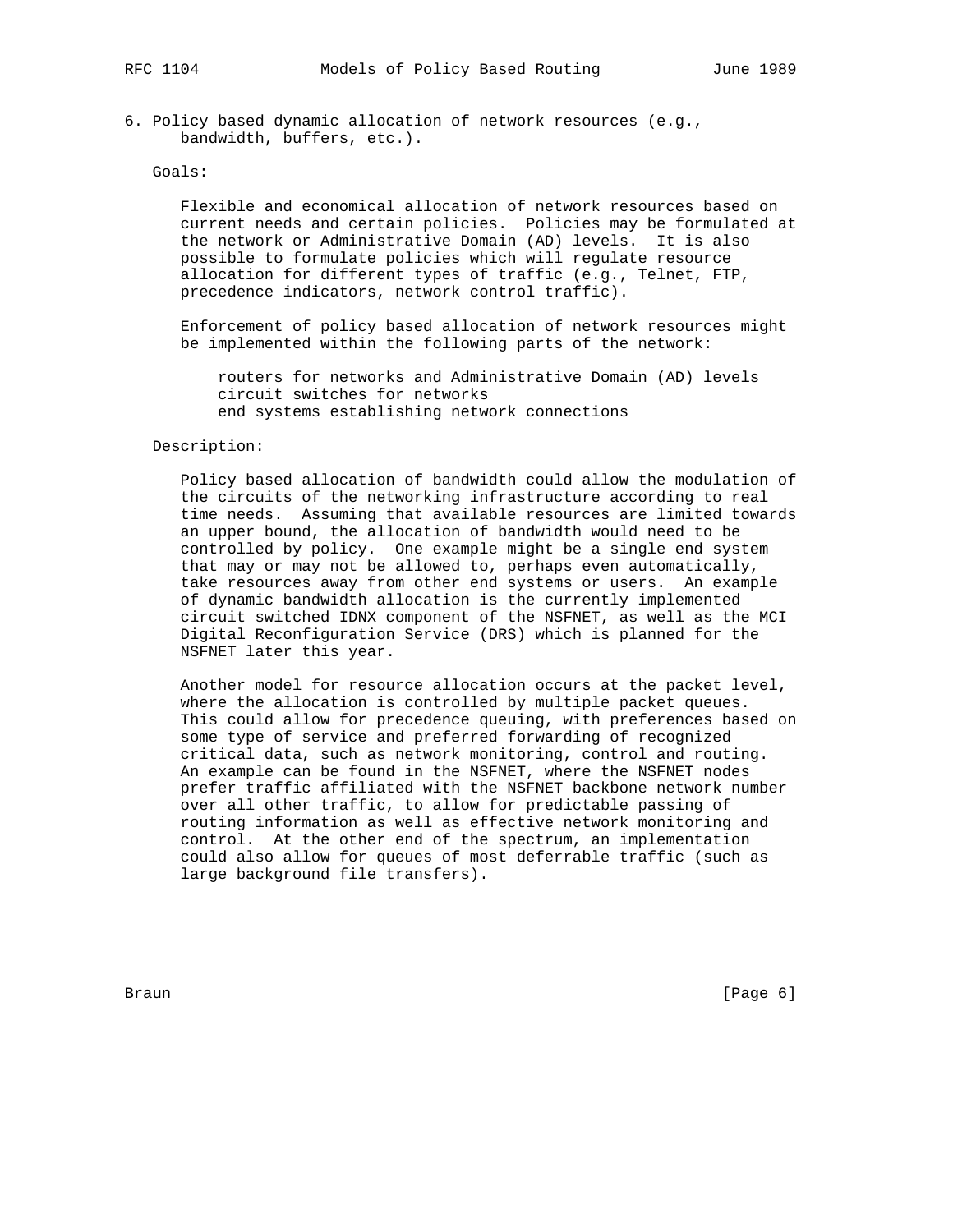### Benefits:

 Dynamic allocation of bandwidth could allow for a truly flexible environment where the networking infrastructure could create bandwidth on a per need basis. This could result in significant cost reductions during times when little bandwidth is needed. This method could potentially accommodate real time transient high bandwidth requirements, potentially by reducing the bandwidth available to other parts of the infrastructure. A positive aspect is that the bandwidth allocation could be protocol independent, with no impact on routing protocols or packet forwarding performance.

 Policy based allocation of bandwidth can provide a predictable dynamic environment. The rules about allocation of bandwidth at the circuit level or at the packet level need to be determined by a consistent and predictable policy, so that other networks or Administrative Domains can tune their allocation of networking resources at the same time.

#### Concerns:

 The policies involved in making dynamic bandwidth allocation in a largely packet switching environment possible are still in the development phase. Even the technical implications of infrastructure reconfiguration in result of events happening on a higher level still requires additional research.

 A policy based allocation of bandwidth could tune the network to good performance, but could cause networks located in other Administrative Domains to pass traffic poorly. It is important that network resource policy information for a network be discussed within the context of its Administrative Domain. Administrative Domains need to discuss their network resource allocation policies with other Administrative Domains.

 The technical problem of sharing network resource policy information could be solved by a making a "network resource policy information" database available to all administrators of networks and Administrative Domains. However, the political problems involved in creating a network resource policy with impact on multiple Administrative Domains does still require additional study.

## 7. Discussion

 Both the first and the second model of policy based routing are similar in the sense that their goal is to enforce certain flows.

Braun [Page 7]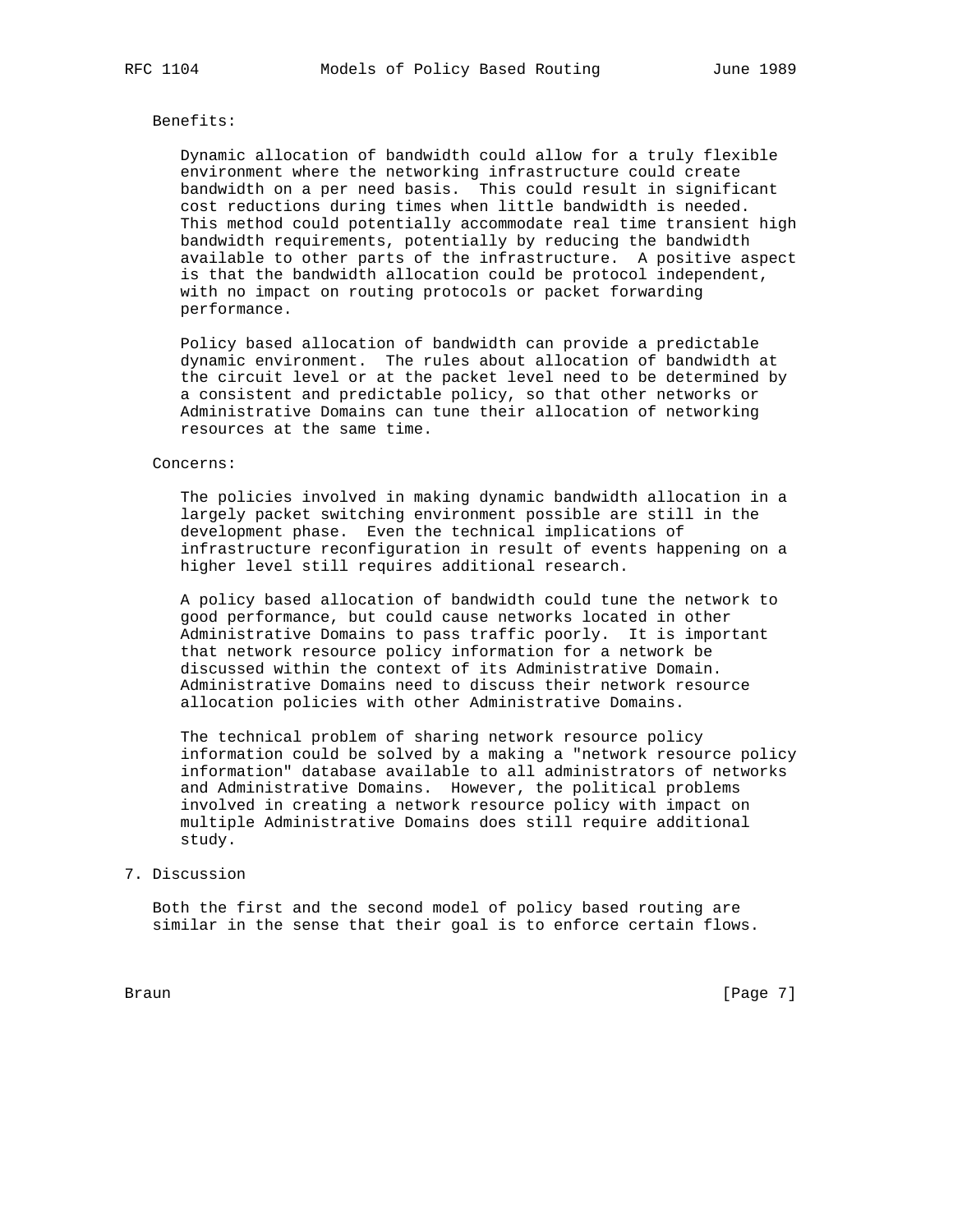This enforcement allows the control of access to scarce network resources (if the resource is not scarce, there is no performance reason to control access to it). The major difference is the level of enforcement: macroscopic level versus microscopic level control.

 Associated with the enforcement for a certain network resource is the cost. If this cost is higher than the cost required to make a particular resource less scarce, then the feasibility of enforcement may be questionable.

 If portions of the Internet find that microscopic enforcement of policy is necessary, then this will need to be implementable without significant performance degradation to the networking environment at large. Local policies within specific Routing Domains or Administrative Domains should not affect global Internet traffic or routing. Policies within Administrative Domains which act as traffic transit systems (such as the NSFNET) should not be affected by policies a single network imposes for its local benefit.

 Some models of policy routing are trying to deal with cases where network resources require rather complex usage policies. One of scenarios in [4] is one in which a specific agency may have some network resource (in the example it is a link) which is sometimes underutilized. The goal is to sell this resource to other agencies during the underutilization period to recover expenses. This situation is equivalent to the problem of finding optimum routes, with respect to a certain TOS, in the presence of network resources (e.g., links) with variable characteristics. Any proposed solution to this problem should address such issues as network and route stability. More feasibility study is necessary for the whole approach where links used for global communication are also subject to arbitrary local policies. An alternative approach would be to reconfigure the network topology so that underutilized links will be dropped and possibly returned to the phone company. This is comparable to what the NSFNET is planning on doing with the MCI Digital Reconfiguration Service (DRS). A DRS model may appear cleaner and more easy to implement than a complicated model like the one outlined in [4].

 The models for policy based routing emphasize that careful engineering of the Internet needs to decided upon the profile of traffic during normal times, outage periods, and peak loads. This type of engineering is not a new requirement. However, there could potentially be a significant benefit in deciding these policies ahead of time and using policy based routing to implement specific routing policies.

Braun [Page 8]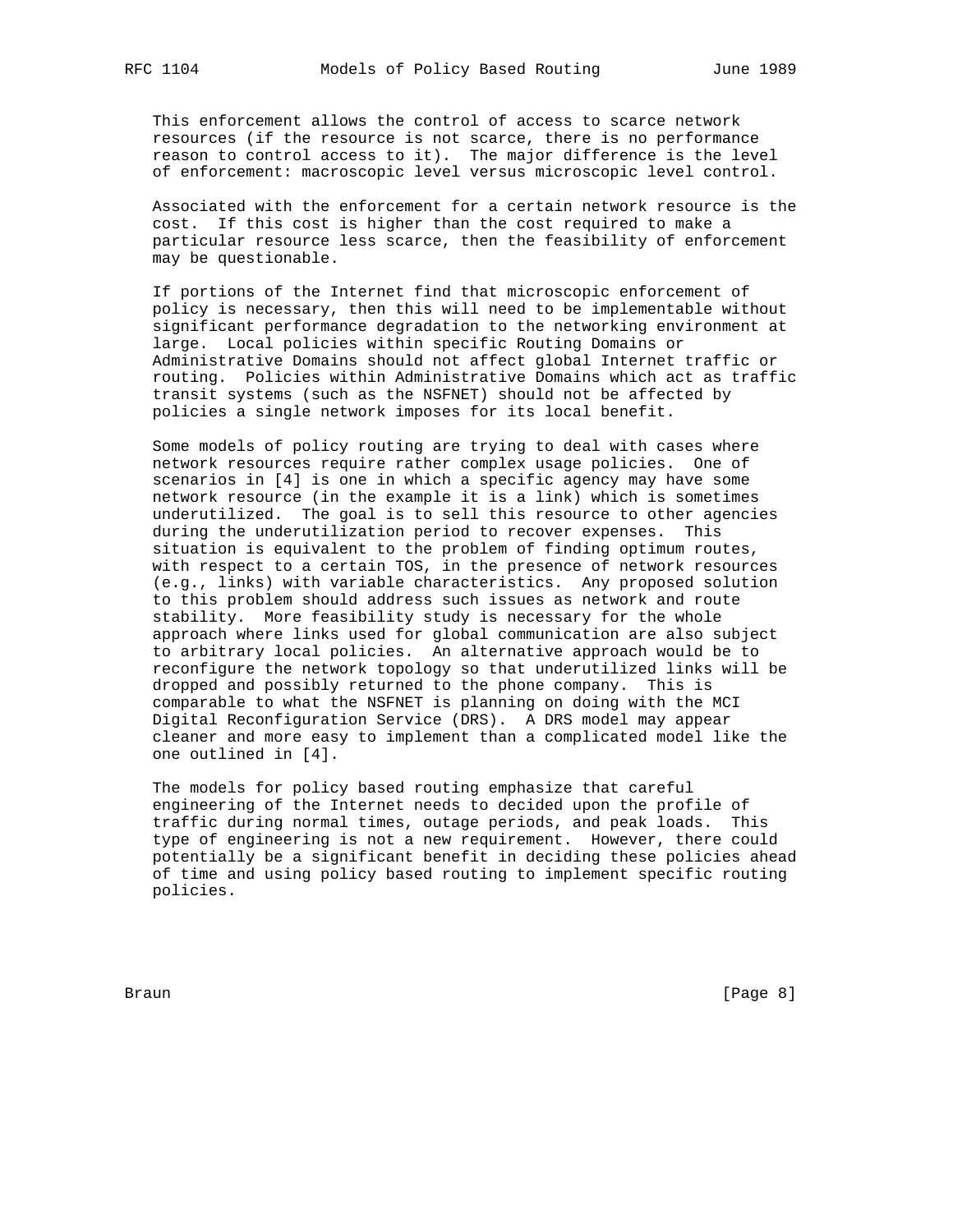# 8. Accounting vs. Policy Based Routing

 Quite often Accounting and Policy Based Routing are discussed together. While the application of both Accounting and Policy Based Routing is to control access to scarce network resources, these are separate (but related) issues.

 The chief difference between Accounting and Policy Based Routing is that Accounting combines history information with policy information to track network usage for various purposes. Accounting information may in turn drive policy mechanisms (for instance, one could imagine a policy limiting a certain organization to a fixed aggregate percentage of dynamically shared bandwidth). Conversely, policy information may affect accounting issues. Network accounting typically involves route information (at any level from AD to end system) and volume information (packet, octet counts).

 Accounting may be implemented in conjunction with any of the policy models mentioned above. Similar to the microscopic versus macroscopic policies, accounting may be classified into different levels. One may collect accounting data at the AD level, network level, host level, or even at the individual user level. However, since accounting may be organized hierarchically, microscopic accounting may be supported at the network or host level, while macroscopic accounting may be supported at the network or AD level. An example might be the amount of traffic passed at the interface between the NSFNET and a mid-level network or between a mid-level network and a campus. Furthermore, the NSFNET has facilities implemented to allow for accounting of traffic trends from individual network numbers as well as application-specific information.

 Full-blown accounting schemes suffer the same types of concerns previously discussed, with the added complication of potentially large amounts of additional data gathered that must be reliably retrieved. As pointed out in [4], policy issues may impact the way accounting data is collected (one administration billing for packets that were then dropped in the network of another administration). Microscopic accounting may not scale well in a large internet.

 Furthermore, from the standpoint of billing, it is not clear that the services provided at the network layer map well to the sorts of services that network consumers are willing to pay for. In the telephone network (as well as public data networks), users pay for end-to-end service and expect good quality service in terms of error rate and delay (and may be unwilling to pay for service that is viewed as unacceptable). In an internetworking environment, the heterogeneous administrative environment combined with the lack of end-to-end control may make this approach infeasible.

Braun [Page 9]